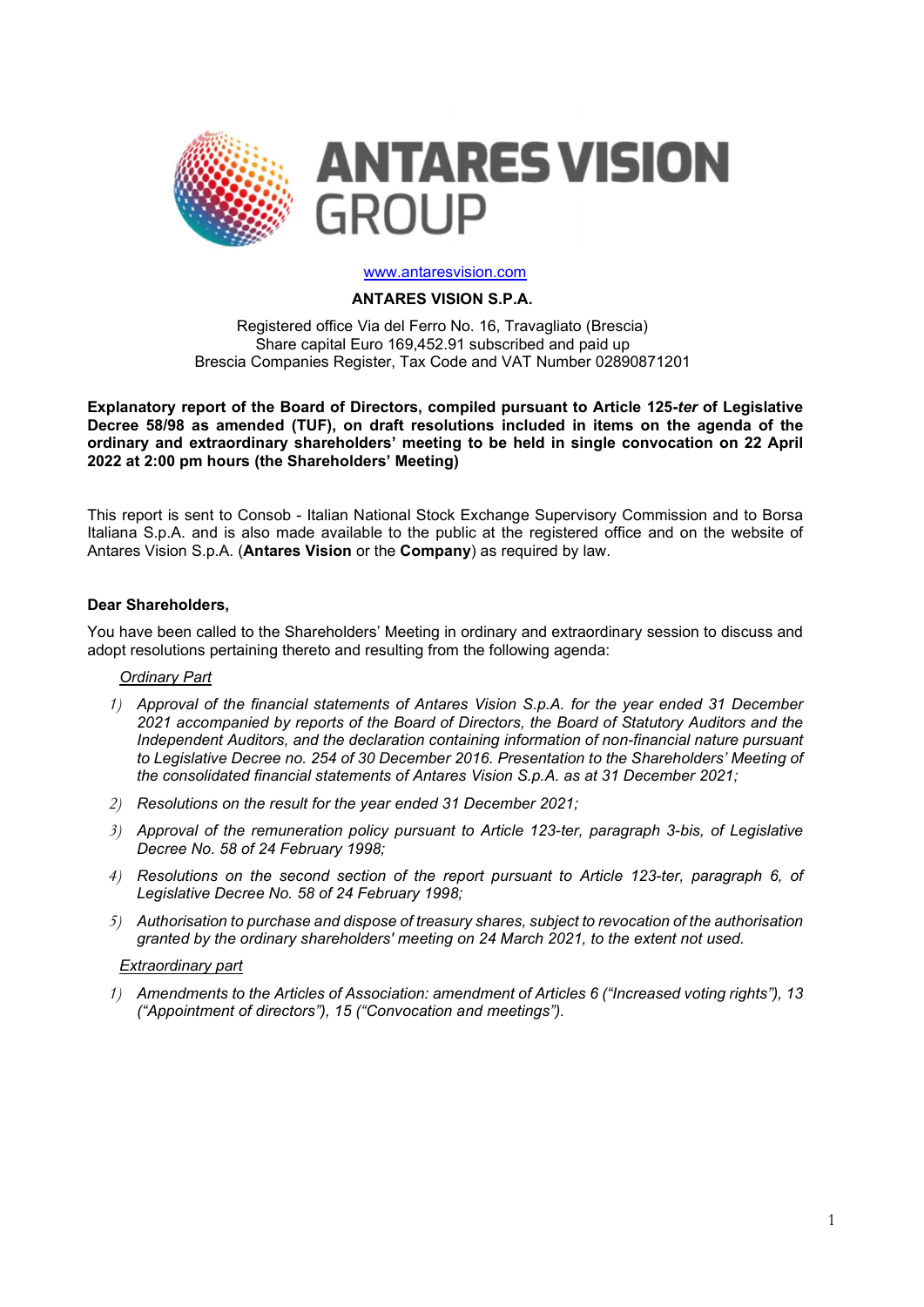## ORDINARY PART

## Explanatory report of the Board of Directors on item 1 on the agenda of the Shareholders' Meeting in ordinary session to be held in single convocation on 22 April 2022, compiled pursuant to Article 125-ter of the Italian Consolidated Law on Finance (TUF)

Approval of the financial statements of Antares Vision S.p.A. for the year ended 31 December 2021 accompanied by reports of the Board of Directors, the Board of Statutory Auditors and the Independent Auditors, and the declaration containing information of non-financial nature pursuant to Legislative Decree no. 254 of 30 December 2016. Presentation to the Shareholders' Meeting of the consolidated financial statements of Antares Vision S.p.A. as at 31 December 2021.

# Dear Shareholders,

With reference to the first item on the agenda of the Shareholders' Meeting, the Board of Directors intends to submit for your approval, in accordance with law, the draft financial statements for the year ended 31 December 2021 (consisting of the Statement of Financial and Asset Position, Income Statement, Statement of Comprehensive Income, Statement of Changes in Shareholders' Equity, Statement of Cash Flows and Notes to the Financial Statements), accompanied by the relevant Report on Operations, and to present the consolidated financial statements of the Antares Vision Group for the said financial year. It should be recalled that the declaration of non-financial nature, pursuant to Legislative Decree No. 254 of 30 December 2016, containing information on environmental and social issues, personnel, respect for human rights and efforts to combat corruption, is submitted to the Shareholders' Meeting solely for information purposes, as it was not submitted for the approval of the meeting, as its approval falls within the competence of the Board of Directors. These documents will be made available to the public, within the prescribed periods and in accordance with applicable legal and regulatory provisions, at the Company's registered office, on the Company's website at www.antaresvision.com, on the Borsa Italiana S.p.A. website and on the NIS/Storage authorised storage mechanism available at www.1info.it, together with the report of the Board of Statutory Auditors, the report of the independent auditors on the draft financial statements as at 31 December 2021, as well as the consolidated financial statements as at 31 December 2021.

The Company's financial statements as at 31 December 2021 closed with a loss of  $\epsilon$  280,428 and the consolidated financial statements as at 31 December 2021 closed with a net profit of € 12,347,260, of which € 12,395,990 attributable to the Group.

The Annual Financial Report has been drawn up, in accordance with the Transparency Directive, in the European Single Electronic Format (ESEF) in line with the principles set out in EU Delegated Regulation 2019/815. However, the report will also be published in PDF format for ease of reading, it being understood that only the ESEF-format version will have legal value.

We therefore submit the following proposed resolution for your attention:

"The Ordinary Shareholders' Meeting of Antares Vision S.p.A.:

- having regard to the Report on Operations and the Explanatory Report of the Board of Directors;
- having acknowledged the reports of the Board of Statutory Auditors and the independent auditors;
- having examined the Company's financial statements as at 31 December 2021 and the consolidated financial statements of the Company as at 31 December 2021;
- having noted the non-financial disclosure pursuant to Legislative Decree No. 254 of 30 December 2016;

having regard to the proposals of the Board of Directors

## RESOLVES

to approve the Company's financial statements as at 31 December 2021, as proposed and explained by the Board of Directors, together with the Report on Operations produced by the Board of Directors relating to the same financial statements, which show a loss of  $\epsilon$  280,428 and to take note of the consolidated financial statements of the Company as at 31 December 2021, showing a net profit of € 12,347,260, of which € 12,395,990 attributable to the Group, and the non-financial disclosure pursuant to Legislative Decree No. 254 of 30 December 2016".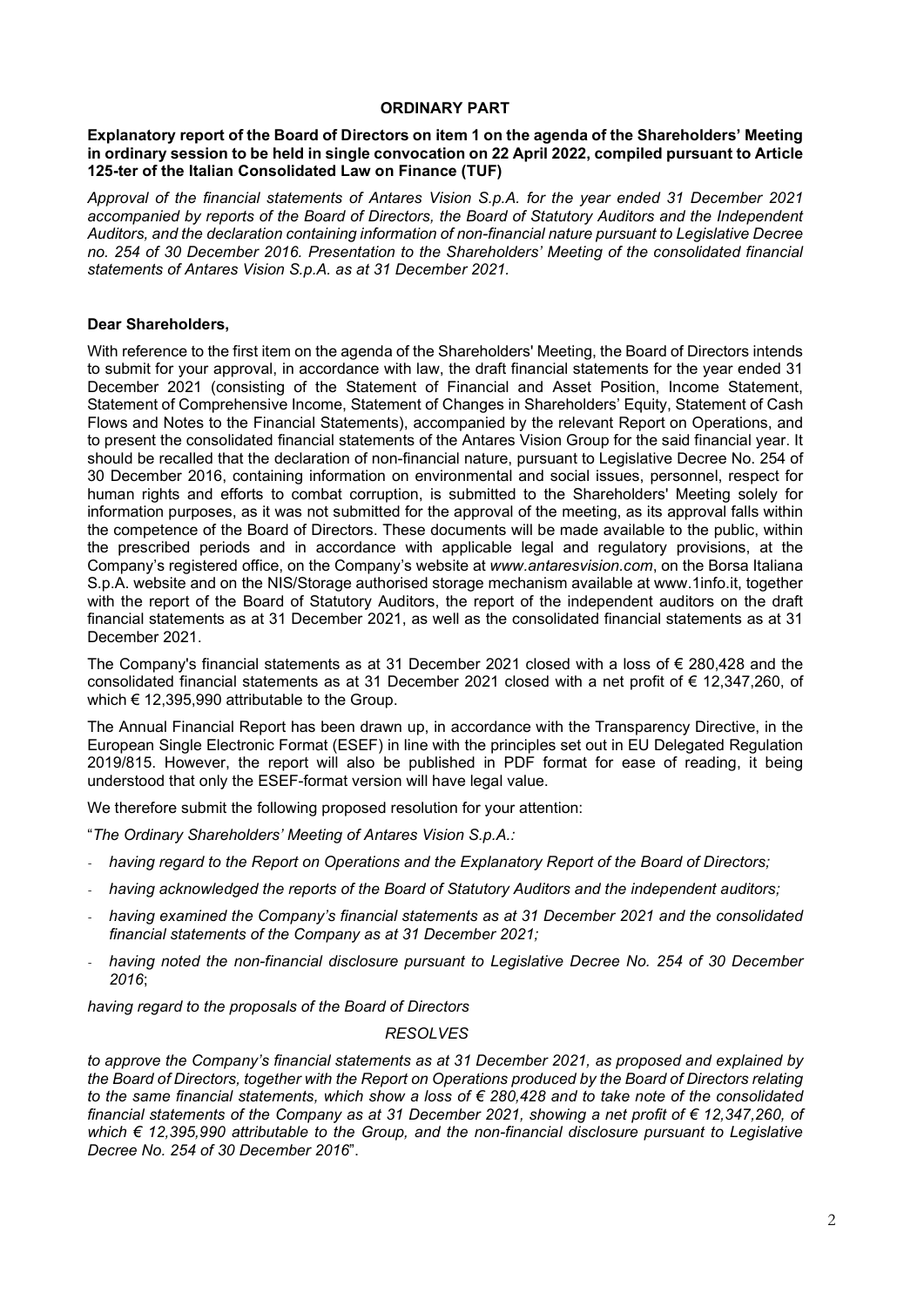Travagliato, 23 March 2022 The Chairman of the Board of Directors Emidio Zorzella